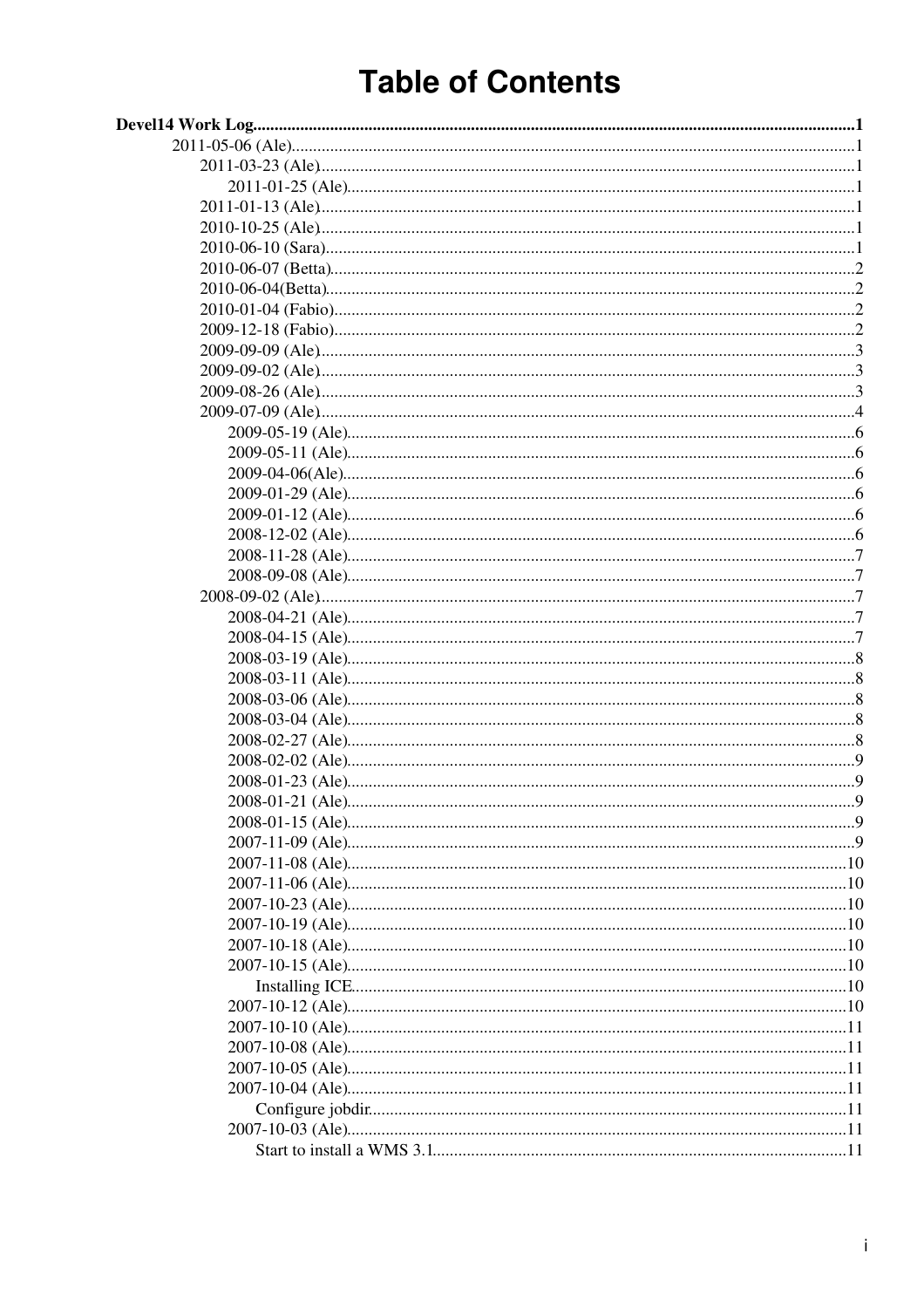# <span id="page-1-0"></span>**Devel14 Work Log**

# <span id="page-1-1"></span>**2011-05-06 (Ale)**

• Update kernel 2.6.9-100.EL

### <span id="page-1-2"></span>**2011-03-23 (Ale)**

- Update kernel
- Installed Puppet

# <span id="page-1-3"></span>**2011-01-25 (Ale)**

• Migration of the dteam VO from CERN to EGI VOMS following these [instructions](https://wiki.egi.eu/wiki/Dteam_vo)

# <span id="page-1-4"></span>**2011-01-13 (Ale)**

• Update:

| lcq-vomscerts           | noarch | $6.3.0 - 1$ | glite-WMS |
|-------------------------|--------|-------------|-----------|
| $\bullet$ Update kernel |        |             |           |
| $\bullet$ Reboot        |        |             |           |
|                         |        |             |           |

# <span id="page-1-5"></span>**2010-10-25 (Ale)**

• Update:

| lcg-CA                 | noarch | $1.37 - 1$ | СA        | 2.0 k |
|------------------------|--------|------------|-----------|-------|
| lcq-vomscerts          | noarch | 6.1.0-1    | qlite-WMS | 20 k  |
| • Update to patch 4388 |        |            |           |       |

| qlite-WMS                          | i386   | $3.1.30 - 0.$ slc4    | ETICS-name-patch_4388_1 5.3 k                |
|------------------------------------|--------|-----------------------|----------------------------------------------|
| glite-info-provider-release noarch |        | $1.0.2 - 1$           | ETICS-name-patch_4388_1 3.0 k                |
| qlite-lb-client                    | i386   | $3.2.4 - 1.$ slc4     | ETICS-name-patch_4388_1 1.4 M                |
| qlite-lb-client-interface i386     |        | $3.2.2 - 2.1$ c4      | ETICS-name-patch_4388_1<br>473 k             |
| qlite-lb-common                    | i386   | $6.1.4 - 1.$ slc $4$  | ETICS-name-patch_4388_1<br>655 k             |
| glite-lb-logger                    | i386   | $1.4.12 - 1.$ slc $4$ | ETICS-name-patch_4388_1<br>47 k              |
| qlite-lb-notif-loqqer              | i386   | $1.0.1 - 1.$ slc4     | ETICS-name-patch_4388_1<br>27 k              |
| qlite-lb-proxy                     | i386   | $1.5.3 - 4.$ slc4     | ETICS-name-patch_4388_1<br>107 k             |
| glite-lb-server                    | i386   | $1.9.6 - 1.$ slc4     | ETICS-name-patch_4388_1<br>726 k             |
| qlite-lb-server-bones              | i386   | $2.2.7 - 2.51c4$      | ETICS-name-patch_4388_1<br>20 k              |
| glite-lb-utils                     | i386   | $1.3.0 - 3.1 c4$      | 27 k<br>ETICS-name-patch_4388_1              |
| qlite-lb-ws-interface              | i386   | $2.5.1 - 2.$ slc4     | ETICS-name-patch_4388_1<br>22 k              |
| qlite-security-proxyrenewal i386   |        | $1.3.8 - 5. s1c4$     | ETICS-name-patch_4388_1<br>86 k              |
| qlite-security-voms-api-c i386     |        |                       | 1.9.10-12.slc4 ETICS-name-patch_4388_1 4.0 M |
| qlite-security-voms-api-cpp        | i386   | $1.9.10 - 12.$ slc4   | ETICS-name-patch_4388_1 4.8 M                |
| glite-version                      | noarch | $3.1.2 - 1$           | ETICS-name-patch_4388_1<br>4.4 k             |
| glite-wms-ice                      | i386   | $3.1.53 - 1. s1c4$    | ETICS-name-patch_4388_1<br>10 M              |
| glite-yaim-core                    | noarch | $4.0.13 - 2$          | ETICS-name-patch_4388_1<br>124 k             |
| gridsite-apache                    | i386   | $1.1.21 - 1.$ slc4    | ETICS-name-patch_4388_1<br>86 k              |
| gridsite-shared                    | i386   | $1.1.21 - 1.$ slc4    | ETICS-name-patch_4388_1<br>76 k              |
|                                    |        |                       |                                              |

# <span id="page-1-6"></span>**2010-06-10 (Sara)**

- Disinstallato glite-wms-wmproxy-interface
- Riconfigurato per cercare di capire a chi serviva
- Reinstallato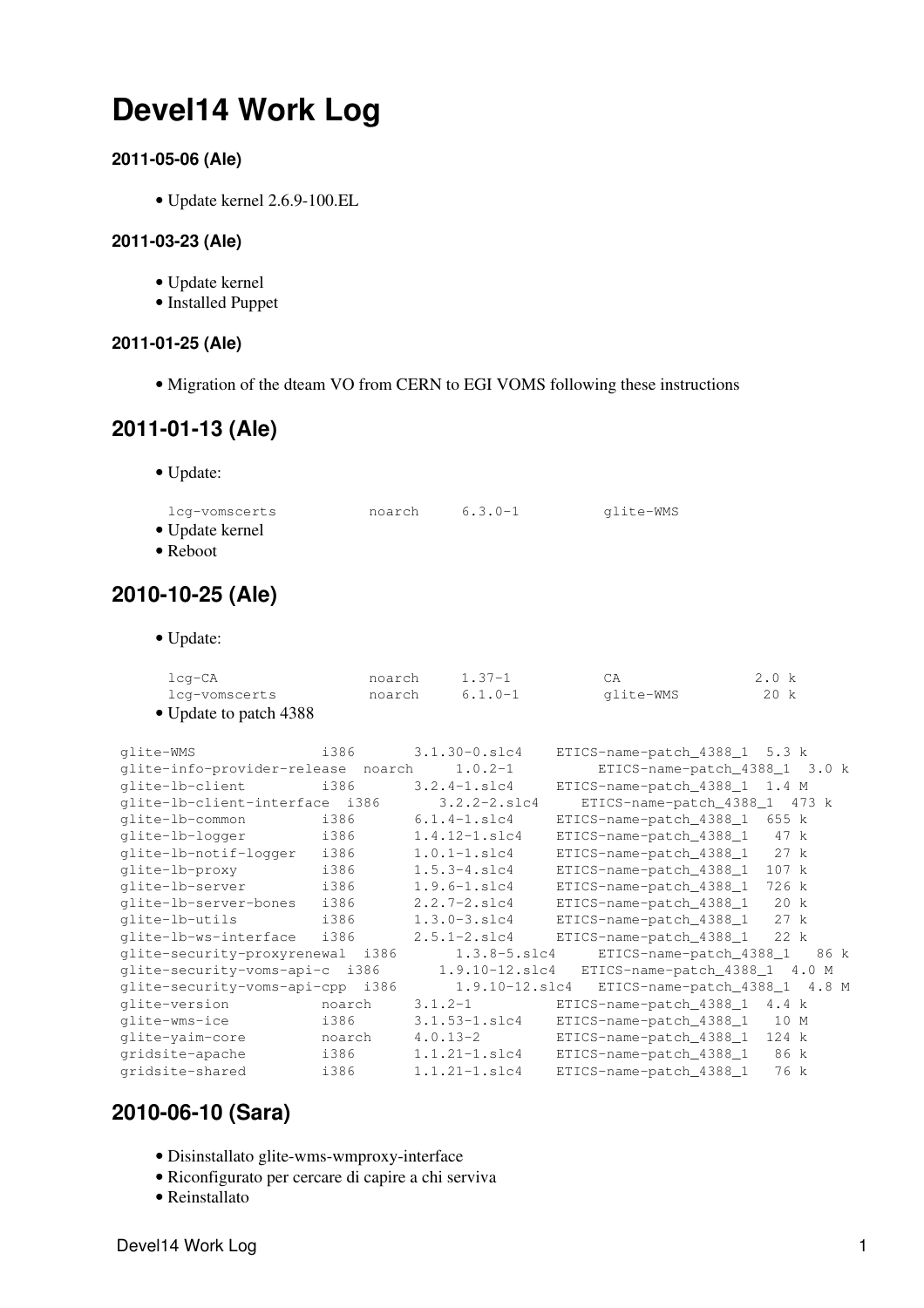#### • Riconfigurato

```
 rpm -e --test glite-wms-wmproxy-interface
 rpm -e --nodeps glite-wms-wmproxy-interface
 /opt/glite/yaim/bin/yaim -c -d6 -s /root/siteinfo/site-info.def -n glite-WMS > topolino
 less topolino 
 rm topolino 
 yum install glite-wms-wmproxy-interface
  /opt/glite/yaim/bin/yaim -c -d6 -s /root/siteinfo/site-info.def -n glite-WMS
```
# <span id="page-2-0"></span>**2010-06-07 (Betta)**

- launched yum install lcg-CA
- launched yaim configuration '/opt/glite/yaim/bin/yaim -c -s site-info.def -n glite-WMS'
- vaim configuration log file is [here](https://twiki.cnaf.infn.it/twiki/bin/viewfile/EgeeJra1It/WorkLog_devel14?rev=1;filename=yaim_install_log)

# <span id="page-2-1"></span>**2010-06-04(Betta)**

• copied registered repo for wms\_3\_2\_14\_5 into '/etc/yum.repos.d':

wget http://etics-repository.cern.ch/repository/pm/registered/repomd/id/7c25a3e0-f9aa-4ad0 • launched 'yum install glite-WMS', yum install log is [here](https://twiki.cnaf.infn.it/twiki/pub/EgeeJra1It/WorkLog_devel14/yum_install_WMS_log)

• copied /opt/glite/yaim/examples/siteinfo/site-info.def into ~/siteinfo/site-info.def and /opt/glite/yaim/examples/siteinfo/services/glite-wms into ~/siteinfo/services/glite-wms

# <span id="page-2-2"></span>**2010-01-04 (Fabio)**

• Make sure the following line is added to /opt/glite/etc/profile.d/grid-env.sh (yaim):

gridenv\_set "CONDOR\_CONFIG" "/opt/condor-c/etc/condor\_config"

• [Sara 2010-02-09]: Already present in /opt/glite/yaim/functions/config\_condor\_wms

# <span id="page-2-3"></span>**2009-12-18 (Fabio)**

- Submitted LCAS bug<http://savannah.cern.ch/bugs/?60825>
- Update
- $\text{lcas}$   $|1.3.11 3.815|$
- Add OPENSSL\_ALLOW\_PROXY\_CERTS to /opt/glite/etc/glite\_wms\_wmproxy\_httpd.conf :

```
 PassEnv OPENSSL_ALLOW_PROXY_CERTS
 ...
     FastCqiConfiq -restart -restart-delay 5 -idle-timeout 3600 -maxProcesses 30 -maxClassProces
```
• Modify the lines that create the lbproxy database in /opt/glite/yaim/functions/config\_glite\_lbproxy (removing ALTER TABLE entries):

```
 # Check if database exist
 mysqlshow --password="$MYSQL_PASSWORD" | grep "lbserver20" > /dev/null 2>&1
if [ | $? = 0 ]; then
  mysql -u root --password="$MYSQL_PASSWORD" -e "CREATE DATABASE lbserver20"
  mysql --password="$MYSQL_PASSWORD" lbserver20 < ${INSTALL_ROOT}/glite/etc/glite-lb-dbsetup.sql
 mysql -u root --password="$MYSQL_PASSWORD" -e "GRANT ALL PRIVILEGES on lbserver20.* to lbser
 else
   yaimlog INFO "Database lbserver20 already exists"
 fi
```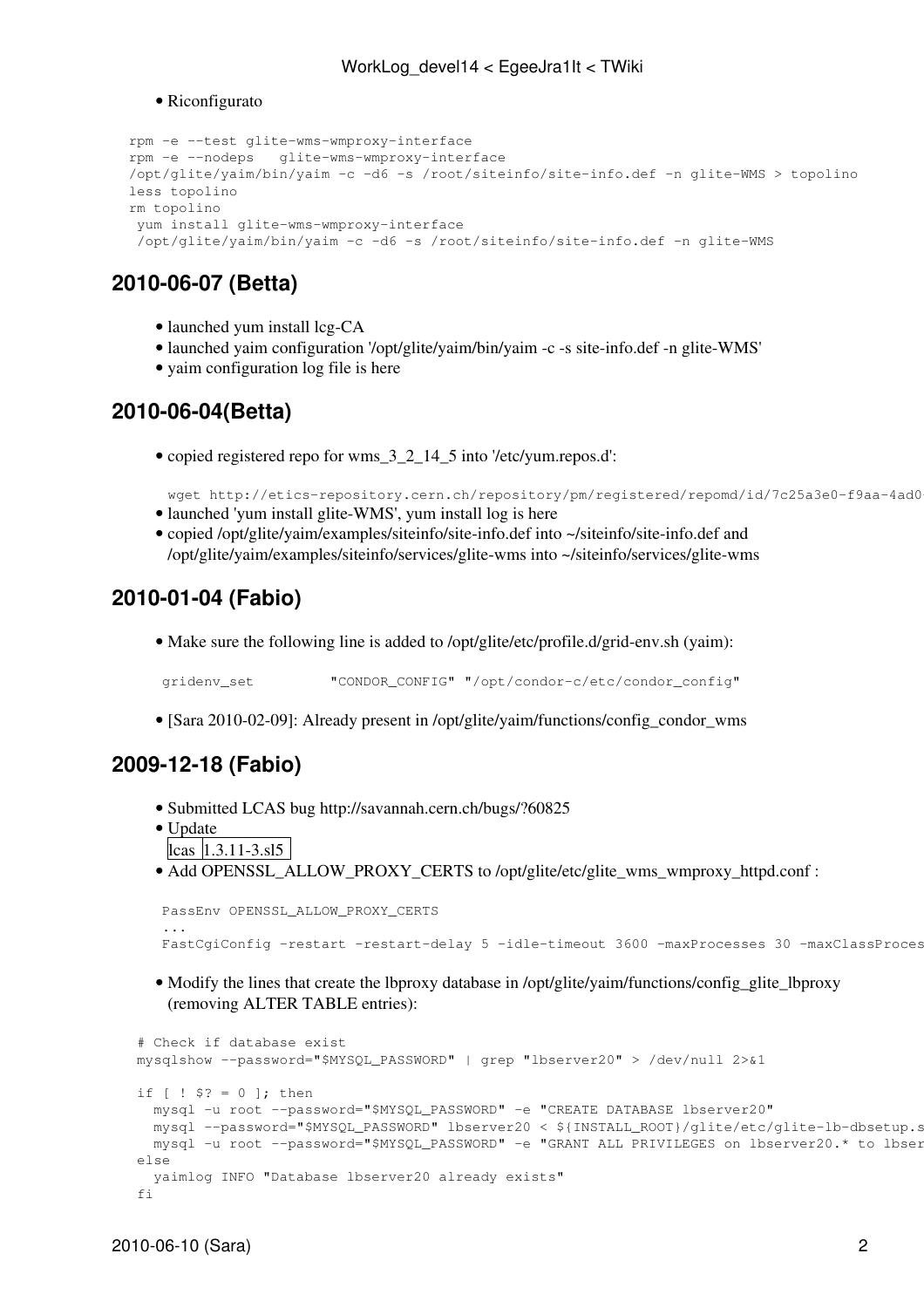# WorkLog\_devel14 < EgeeJra1It < TWiki

- Substitute glite-lb-proxy with glite-lb-bkserverd in /opt/glite/yaim/functions/config\_glite\_lbproxy
- TODO: some adjustments in yaim should be done -- GLITE\_LB\_TYPE variable should be defined containing "proxy" in the default case but with the option to set "both". The latter case is intended for smaller installations where LB server can reside on the same machine as WMS (hence default LB for this WMS should be also set to this.machine.hostname.domain:9000); unlike in LB 1.9, the flow of events through LB is optimized therefore it is not unfavoured setup anymore.

# <span id="page-3-0"></span>**2009-09-09 (Ale)**

| Update                              |                     |
|-------------------------------------|---------------------|
| bdii                                | 5.0.0-22            |
| glite-ce-cream-client-api-c         | 1.11.1-12.sl5       |
| glite-ce-monitor-client-api-c       | 1.11.1-12.sl5       |
| glite-jobid-api-c                   | $1.0.0 - 4. s15$    |
| glite-jobid-api-cpp                 | $1.0.0 - 4. s15$    |
| glite-lbjp-common-db                | $1.0.1 - 2.$ sl $5$ |
| glite-lbjp-common-jp-interface      | $1.0.0 - 5. s15$    |
| glite-lbjp-common-maildir           | $1.0.0 - 3. s15$    |
| glite-lbjp-common-server-bones      | 1.0.0-4.s15         |
| glite-lbjp-common-trio              | $1.0.0 - 5. s15$    |
| glite-security-lcas                 | 1.3.11-2.sl5        |
| glite-security-lcmaps               | $1.4.8 - 5. s15$    |
| glite-security-lcmaps-plugins-basic | 1.3.10-2.sl5        |
| glite-security-lcmaps-without-gsi   | 1.4.8-5.sl5         |
| glite-yaim-lb                       | $4.1.0 - 2$         |
| org.glite.build.common-cpp          | 3.2.4-1.sl5         |

# <span id="page-3-1"></span>**2009-09-02 (Ale)**

• Update condor-7.2.4-1.sl5.x86\_64.rpm

# <span id="page-3-2"></span>**2009-08-26 (Ale)**

• Update

| glite-lb-client                     | $4.0.3 - 1. s15$ |
|-------------------------------------|------------------|
| glite-lb-common                     | $7.0.3 - 1. s15$ |
| glite-lb-logger                     | $2.0.4 - 1.15$   |
| glite-lb-server                     | $2.0.3 - 1.515$  |
| glite-lb-state-machine  1.0.0-7.sl5 |                  |

- Try to configure using yaim: /opt/glite/yaim/bin/yaim -c -s site-info.def -n glite-WMS
	- We need some manual actions: ♦
		- ◊ groupadd edguser -g 152
		- ◊ useradd -m edguser -g edguser -u 152 -G infosys
		- ◊ groupadd edginfo -g 153
		- ◊ useradd -m edginfo -g edginfo -u 153 -G infosys
	- Required some dependencies: ♦
		- ◊ rpm -ihv glite-info-provider-service-1.1.5-0.noarch.rpm
		- ◊ rpm -ihv glite-info-generic-2.0.2-5.noarch.rpm perl-LDAP
		- ◊ rpm -ihv glite-security-lcas-lcmaps-gt4-interface-0.0.14-2.sl5.x86\_64.rpm
	- $\blacklozenge$  It is better to update yaim-wms:
		- ◊ yum install glite-yaim-wms-4.0.7-0.noarch.rpm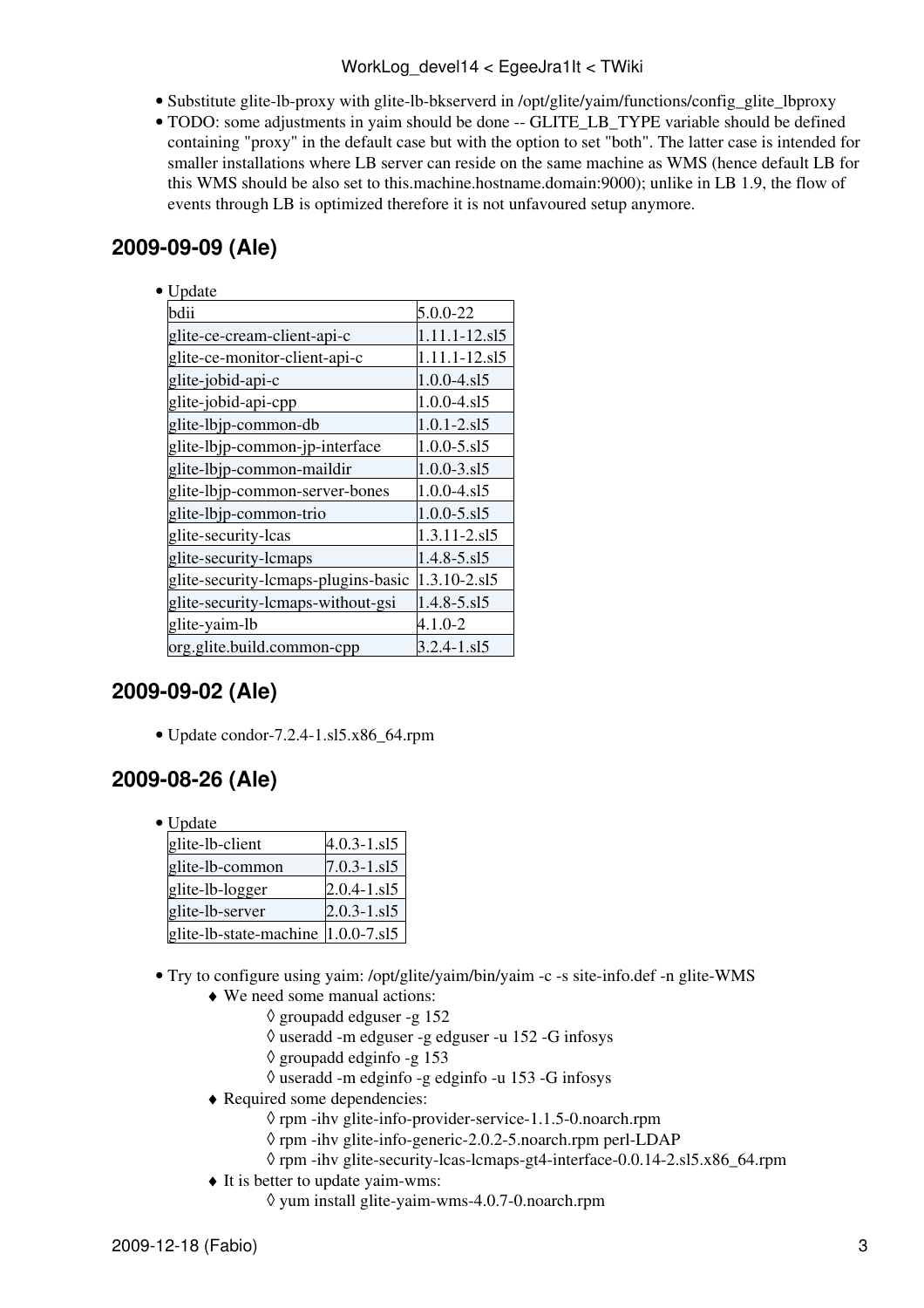Create by hand /etc/grid-security/gsi-authz.conf: ♦

globus\_mapping /opt/glite/lib64/liblcas\_lcmaps\_gt4\_mapping\_gcc32.so lcmaps\_callout Add to file /opt/glite/yaim/functions/config\_glite\_wms ♦

```
yaimgridpath_append LD_LIBRARY_PATH /opt/classads/lib64/
```
Add some rpms: ♦

```
yum install glite-initscript-globus-gridftp-1.0.2-1.noarch.rpm
◊ 
 vdt globus data server-VDT1.10.1x86 64 rhap 5-1.x86 64.rpm
```
modify /opt/glite/etc/glite\_wms\_wmproxy\_httpd.conf ♦

```
LoadModule log_config_module /usr/lib64/httpd/modules/mod_log_config.so
LoadModule ssl_module /usr/lib64/httpd/modules/mod_ssl.so
LoadModule gridsite_module /opt/glite/lib64/httpd/modules/mod_gridsite.so
LoadModule mime_module /usr/lib64/httpd/modules/mod_mime.so
\verb|loadModule dir_model| & \verb|/usr/library/modules/modules/mod_dir.so| \verb|loadModule alias_model| & \verb|/usr/library/holds/intpd/modules/modules.| \verb|.301| & \verb|.312| & \verb|.312| & \verb|.312| & \verb|.312| & \verb|.312| & \verb|.312| & \verb|.312| & \verb|.312| & \verb|.312| & \verb|.312| & \verb|.312| & \verb|.312| & \verb|.312| & \verb|.312| & \verb|.312| & \verb|.312| & \verb|.312| & \verb|.3LoadModule alias_module /usr/lib64/httpd/modules/mod_alias.so<br>
LoadModule cqi_module /usr/lib64/httpd/modules/mod_cgi.so
                                                      /usr/lib64/httpd/modules/mod_cqi.so
LoadModule env_module /usr/lib64/httpd/modules/mod_env.so
LoadModule fastcgi_module /usr/lib64/httpd/modules/mod_fastcgi.so<br>#LoadModule status_module /usr/lib64/httpd/modules/mod_status.so
                                                    \sqrt{\text{usr}/\text{lib64}/\text{httpd/modules/mod_status.so}}
```
Initialize condor: ♦

◊ su - glite -c condorc-initialize

- Try to configure LB
	- ♦ rpm -ihv python-logging-0.4.6-1.noarch.rpm
	- ♦ rpm -ihv glite-yaim-lb-4.1.0-1.noarch.rpm
	- $\triangle$  rpm -ihv glite-lb-utils-2.0.3-1.sl5.x86\_64.rpm
	- ♦ rpm -Uhv glite-yaim-core-4.0.8-7.noarch.rpm
	- add to /opt/glite/yaim/functions/config\_glite\_lb \* yaimgridpath\_append ♦ LD\_LIBRARY\_PATH \${INSTALL\_ROOT:-opt}/classads/lib64
	- ♦ /opt/glite/yaim/bin/yaim -c -s site-info.def -n glite-LB
	- ♦ Add option "-B" to bkserverd

#### **PROBLEMS**: •

From /var/log/glite/httpd-wmproxy-errors.log file: ♦

```
[Thu Aug 27 10:43:23 2009] [error] Certificate Verification: Error (24): invalid CA
  [Thu Aug 27 10:43:23 2009] [error] Certificate Verification: Error (26): unsupported
From /var/log/glite/workload_manager_events.log:
♦
```

```
26 Aug, 11:31:57 -I: [Info] main(main.cpp:324): This is the gLite Workload Manager,
26 Aug, 11:31:57 -I: [Info] main(main.cpp:332): loading broker dll libglite_wms_help
cannot load dynamic library libglite_wms_helper_broker_ism.so: /opt/glite/lib64/libg
```
If you try to update condor using etics package: ♦

```
yum install condor-7.2.4.rpm
        Error unpacking rpm package condor-7.2.4-1.x86_64
        error: unpacking of archive failed on file /opt/condor-7.2.4/bin/stork_rm_cr
```
# <span id="page-4-0"></span>**2009-07-09 (Ale)**

- Installing new kernel: Linux devel14.cnaf.infn.it 2.6.18-128.1.14.el5 #1 SMP Tue Jun 16 18:47:37 EDT 2009 x86\_64 x86\_64 x86\_64 GNU/Linux
- Installing new SO: Scientific Linux SL release 5.3 (Boron)
- Installing new experimental glite version: WMS 3.3 [Patch 2876](https://savannah.cern.ch/patch/?func=detailitem&item_id=2876)
- Rpms installed :

 $c$ -ares  $1.3.0 - 4. s15$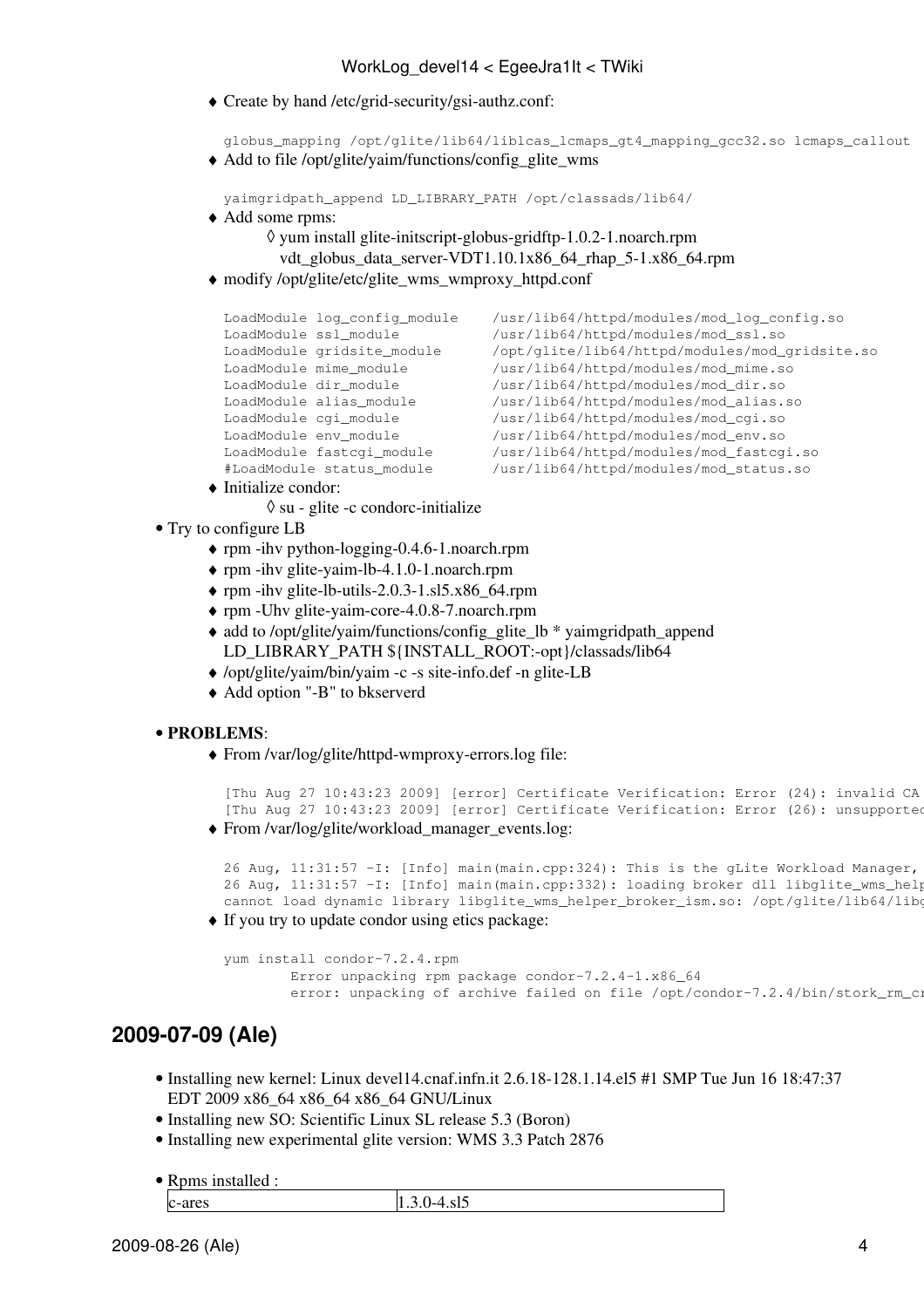WorkLog\_devel14 < EgeeJra1It < TWiki

| classads                       | $1.0.3 - 1. s15$                         |
|--------------------------------|------------------------------------------|
| glite-ce-cream-client-api-c    | 1.11.1-10.sl5                            |
| glite-ce-monitor-client-api-c  | 1.11.1-10.sl5                            |
| glite-jdl-api-cpp              | $3.2.1 - 1. s15$                         |
| glite-jobid-api-cpp            | $1.0.0 - 2. s15$                         |
| glite-jobid-api-c              | $1.0.0 - 2. s15$                         |
| glite-lb-client                | $4.0.2 - 1. s15$                         |
| glite-lb-common                | $7.0.2 - 1. s15$                         |
| glite-lbjp-common-db           | $1.0.0 - 8. s15$                         |
| glite-lbip-common-jp-interface | $1.0.0 - 4. s15$                         |
| glite-lbjp-common-maildir      | $1.0.0 - 2. s15$                         |
| glite-lbjp-common-server-bones | $1.0.0 - 3. s15$                         |
| glite-lbjp-common-trio         | $1.0.0 - 4. s15$                         |
| glite-lb-server                | $2.0.2 - 2. s15$                         |
| glite-lb-state-machine         | $1.0.0 - 6. s15$                         |
| glite-lb-ws-interface          | $3.0.1 - 1. s15$                         |
| glite-security-gsoap-plugin    | $2.0.1 - 1. s15$                         |
| glite-security-gss             | $2.0.0 - 3. s15$                         |
| glite-security-lcas            | 1.3.7-2.sl5                              |
| glite-security-proxyrenewal    | $1.3.7 - 1. s15$                         |
| glite-security-voms-api-cpp    | $1.9.8 - 1. s15$                         |
| glite-security-voms-api-c      | $1.9.8 - 1. s15$                         |
| glite-service-discovery-api-c  | $2.2.2 - 2. s15$                         |
| glite-service-discovery-bdii-c | $2.2.2 - 3.515$                          |
| glite-wms-brokerinfo           | 3.3.0-0.sl5                              |
| glite-wms-broker               | 3.3.0-0.sl5                              |
| glite-wms-classad_plugin       | $3.3.0 - 0. s15$                         |
| glite-wms-common               | 3.3.0-0.sl5                              |
| glite-wms-configuration        | $3.2.0 - 0. s15$                         |
| glite-wms-helper               | 3.3.0-0.sl5                              |
| glite-wms-ice                  | $3.2.0 - 1. s15$                         |
| glite-wms-ism                  | 3.3.0-0.sl5                              |
| glite-wms-jobsubmission        | 3.3.0-0.sl5                              |
| glite-wms-manager              | 3.3.0-0.sl5                              |
| glite-wms-matchmaking          | 3.3.0-0.sl5                              |
| glite-wms-purger               | $3.3.0 - 0.815$                          |
| glite-wms-utils-classad        | $3.2.1 - 1. s15$                         |
| glite-wms-utils-exception      | $3.2.1 - 1. s15$                         |
| gpt                            | 3.2autotools2004_NMI_9.0_x86_64_rhap_5-1 |
| gridsite-shared                | $1.5.10 - 1. s15$                        |
| libtool-ltdl                   | 1.5.22-6.1                               |
| log4cpp                        | $1.0 - 1. s15$                           |
| openIdap-clients               | 2.3.43-3.el5                             |
| openIdap-servers               | 2.3.43-3.el5                             |
| perl-Compress-Raw-Bzip2        | 2.020-1.el5.rf                           |
| perl-Compress-Raw-Zlib         | 2.020-1.el5.rf                           |
| perl-HTML-Parser               | $3.55 - 1.fc6$                           |
| condor                         | $7.0.5 - 1$                              |
| vdt_globus_essentials          | VDT1.10.1x86_64_rhap_5-3                 |
| bdii                           | $4.0.1 - 4$                              |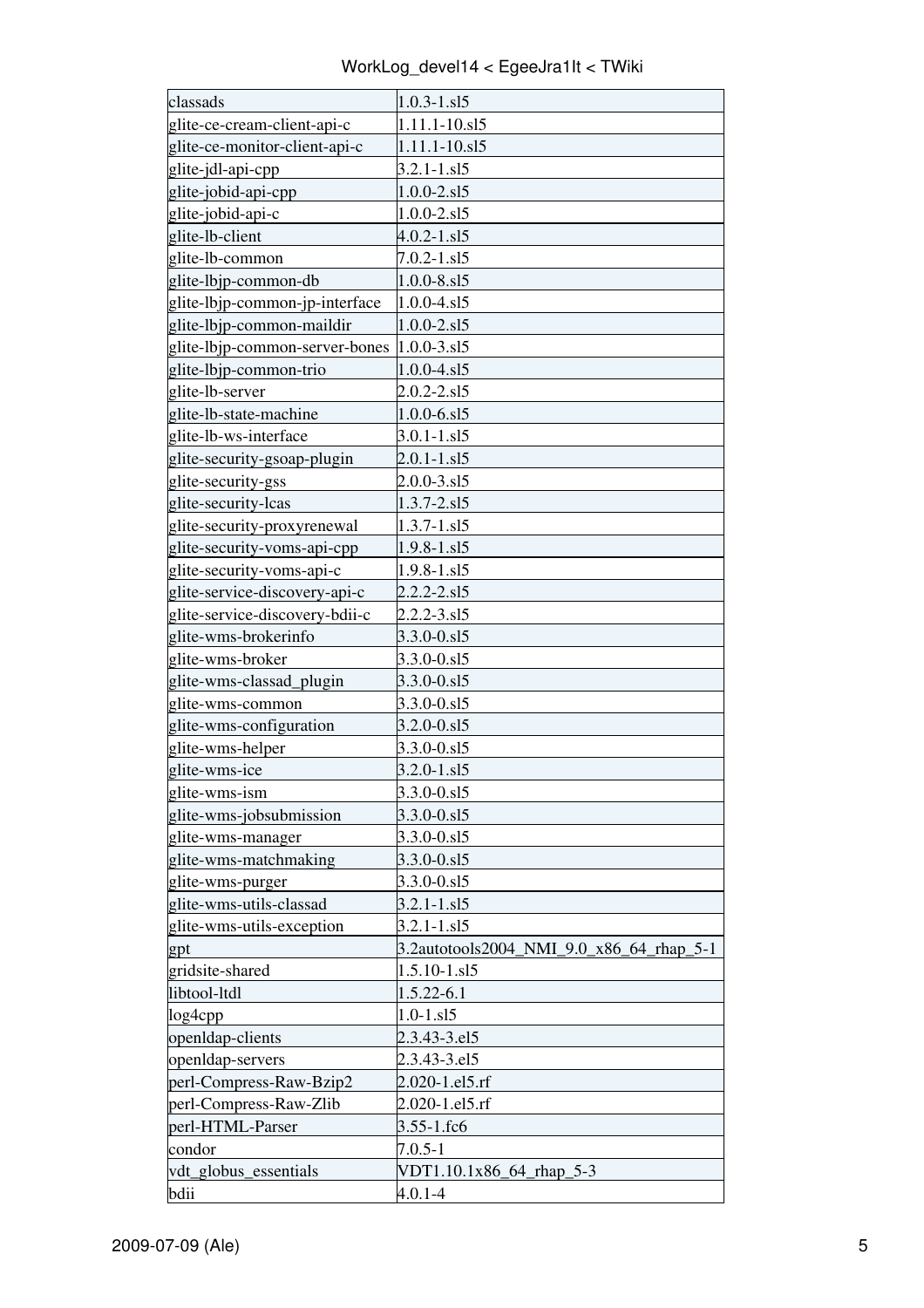### WorkLog\_devel14 < EgeeJra1It < TWiki

| fetch-crl        | $2.7.0 - 2$    |
|------------------|----------------|
| glite-yaim-core  | $4.0.7 - 10$   |
| glite-yaim-wms   | $4.0.5 - 2$    |
| lcg-vomscerts    | $5.4.0 - 1$    |
| perl-HTML-Tagset | $3.10 - 2.1.1$ |
| perl-IO-Compress | 2.020-1.el5.rf |
| perl-libwww-perl | 5.805-1.1.1    |
| perl-URI         | $1.35 - 3$     |

# <span id="page-6-0"></span>**2009-05-19 (Ale)**

• Update:

| glite-security-voms-api-c                  | 1.8.12-1.slc4 |
|--------------------------------------------|---------------|
| glite-security-voms-api-cpp  1.8.12-1.slc4 |               |
| glite-security-voms-clients                | 1.8.12-1.slc4 |
| glite-wms-manager                          | 3.1.49-1.slc4 |

# <span id="page-6-1"></span>**2009-05-11 (Ale)**

| c | Updating: |  |  |  |
|---|-----------|--|--|--|
|   | -CAIL 29  |  |  |  |

# <span id="page-6-2"></span>**2009-04-06(Ale)**

| $\bullet$ Updating:       |             |
|---------------------------|-------------|
| hdii                      | $4.0.1 - 4$ |
| $leg-vomscerts$ $5.4.0-1$ |             |

# <span id="page-6-3"></span>**2009-01-29 (Ale)**

• Updating:

| glite-info-provider-service noarch |        |                            | $1.0.1 - 3$ glite-WMS |
|------------------------------------|--------|----------------------------|-----------------------|
| glite-security-voms-api-c          | i386   | $1.8.8 - 2$ slc4 glite-WMS |                       |
| glite-security-voms-clients i386   |        | $1.8.8 - 2$ slc4 glite-WMS |                       |
| glue-schema                        | noarch |                            | 1.3.0-5 glite-WMS     |
| lcg-vomscerts                      | noarch |                            | $5.2.0 - 1$ glite-WMS |
|                                    |        |                            |                       |

# <span id="page-6-4"></span>**2009-01-12 (Ale)**

• Update ICE components

#### <span id="page-6-5"></span>**2008-12-02 (Ale)**

• Updating:

| glite-jdl-api-cpp                |      | i386 3.1.16-2.slc4 WMS-PreCert |
|----------------------------------|------|--------------------------------|
| glite-security-voms-api-cpp i386 |      | 1.8.8-3.slc4 WMS-PreCert       |
| glite-wms-manager                |      | i386 3.1.44-1.slc4 WMS-PreCert |
| glite-wms-utils-jobid            | i386 | 3.1.5-1.slc4 WMS-PreCert       |
| glite-wms-wmproxy                |      | i386 3.1.41-1.slc4 WMS-PreCert |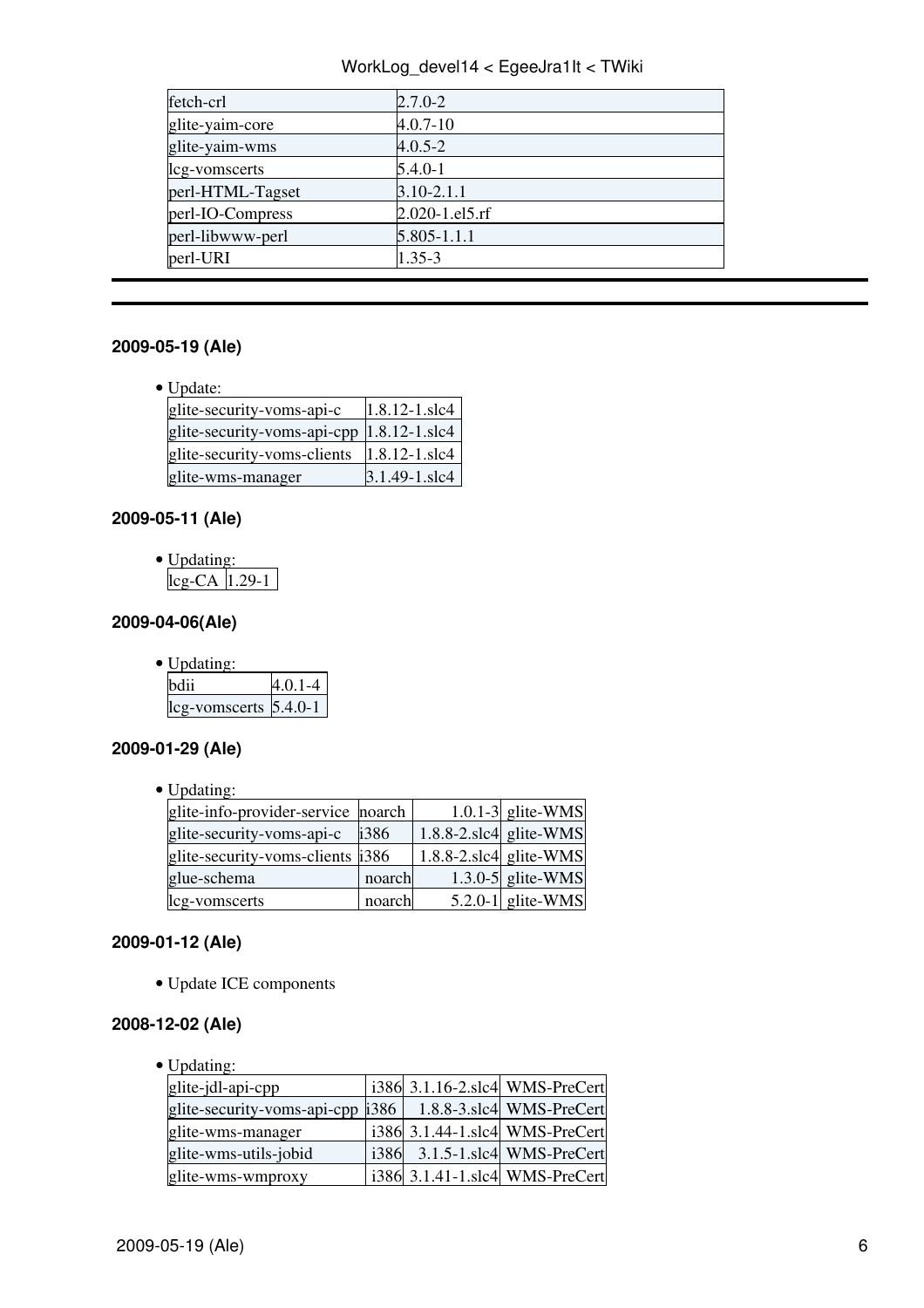### <span id="page-7-0"></span>**2008-11-28 (Ale)**

• Updating

| glite-jdl-api-cpp |        | i386 3.1.16-1.slc4 WMS-PreCert |
|-------------------|--------|--------------------------------|
| glite-wms-helper  |        | i386 3.1.29-1.slc4 WMS-PreCert |
| glite-wms-manager |        | i386 3.1.43-1.slc4 WMS-PreCert |
| glite-wms-wmproxy |        | i386 3.1.40-1.slc4 WMS-PreCert |
| glite-yaim-wms    | noarch | 4.0.4-0 WMS-PreCert            |

# <span id="page-7-1"></span>**2008-09-08 (Ale)**

• Updating

| glite-wms-utils-jobid   i386 3.1.4-1.slc4 WMS-PreCert |  |  |
|-------------------------------------------------------|--|--|
| glite-wms-wmproxy   i386 3.1.38-1.slc4 WMS-PreCert    |  |  |

# <span id="page-7-2"></span>**2008-09-02 (Ale)**

- Reinstalling a WMS 3.1.100 from scratch
	- ♦ Define new yum repository
	- ♦ yum install cert-glite-WMS glite-wms-ice glite-info-provider-service
	- ♦ Copy hostcert.pem hostkey.pem under /etc/grid-security/
	- ♦ Configure site-info.def
	- ♦ /opt/glite/yaim/bin/yaim -c -s site-info.def -n WMS
	- Install google-perftools-0.98-1.i386.rpm google-perftools-devel-0.98-1.i386.rpm to decrease ♦ the wm's use of memory (from 1.3Gb to 300Mb!)
- Removed dismissed packages:
	- ♦ rpm -e --nodeps glite-wms-checkpointing-3.1.2-3.slc4 glite-wms-partitioner-3.1.2-2.slc4.i386
	- ♦ rpm -e --nodeps glite-wms-interactive-3.1.5-1.slc4
	- rpm -e --nodeps glite-rgma-api-cpp glite-rgma-base glite-rgma-api-c ♦ glite-service-discovery-rgma-c

### <span id="page-7-3"></span>**2008-04-21 (Ale)**

| glite-wms-manager   $i386$ 3.1.35-1.slc4                        |  | devel17 |
|-----------------------------------------------------------------|--|---------|
| glite-wms-wmproxy   i386 $\vert$ 3.1.33-3.slc4                  |  | devel17 |
| glite-wms-common $\vert$ i386 3.1.20-1.slc4 volatile repository |  |         |

### <span id="page-7-4"></span>**2008-04-15 (Ale)**

• Updating:

| bdii                            | noarch |                                       | $3.9.1 - 5$ glite-wms |
|---------------------------------|--------|---------------------------------------|-----------------------|
| cert-glite-WMS                  | i386   |                                       | $3.1.2 - 0$ glite-wms |
| glite-initscript-globus-gridftp | noarch |                                       | $1.0.2 - 1$ glite-wms |
| glite-lb-client                 | i386   | $3.1.5 - 1$ .slc4 glite-wms           |                       |
| glite-wms-manager               | i386   | $3.1.34 - 1.$ slc4                    | devel17               |
| glite-yaim-core                 | noarch |                                       | 4.0.4-1 glite-wms     |
| glite-yaim-wms                  | noarch |                                       | 4.0.1-7 glite-wms     |
| lcg-vomscerts                   | noarch | $4.9.0 - 1$                           | devel17               |
| vdt_globus_data_server          | i386   | VDT1.6.1 $x86$ _rhas_4-5 $g$ lite-wms |                       |
| vdt_globus_essentials           |        | i386 VDT1.6.1x86_rhas_4-6glite-wms    |                       |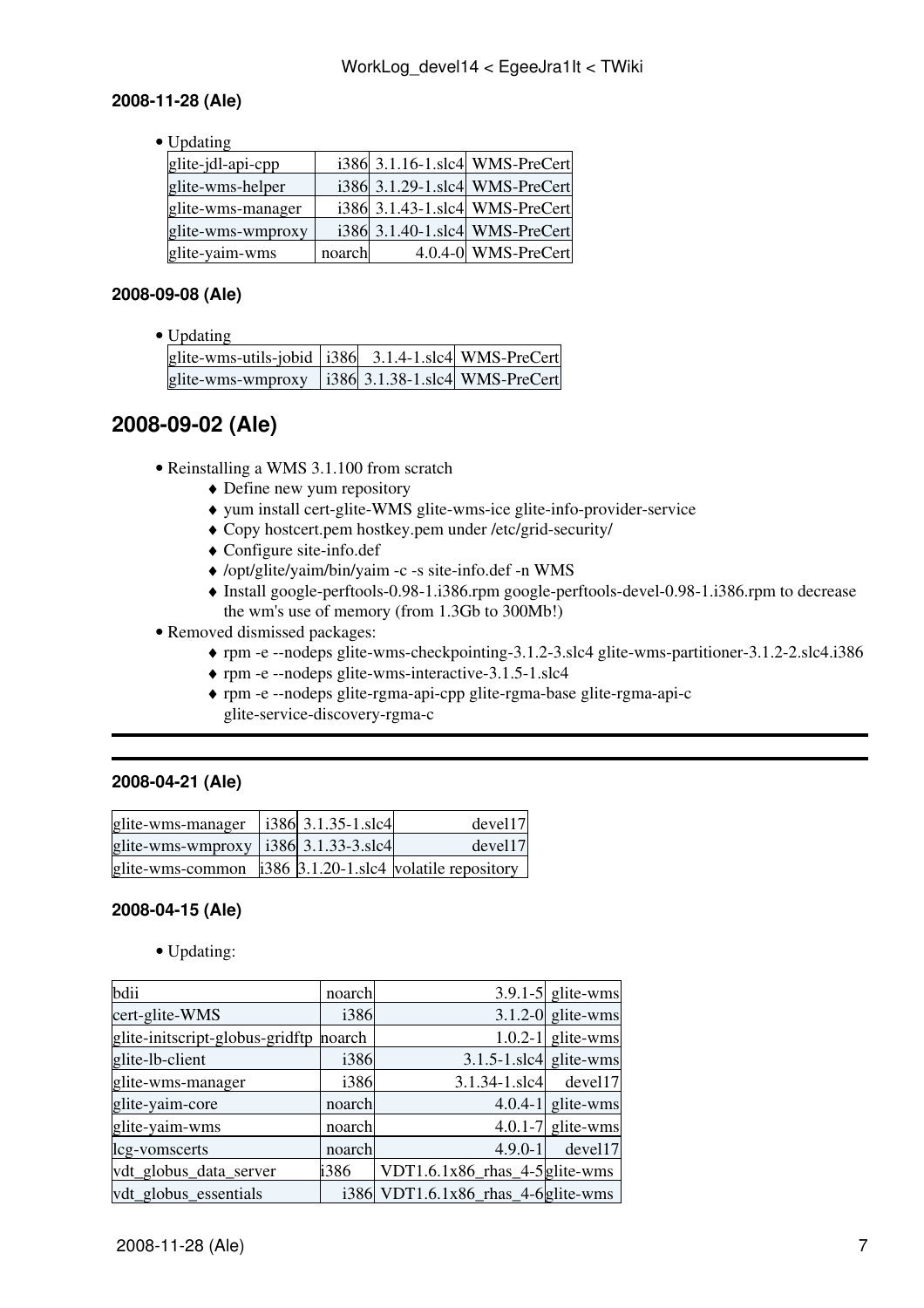• Installing for dependencies:

glue-schema | noarch |  $1.3.0-3$  glite-wms

#### <span id="page-8-0"></span>**2008-03-19 (Ale)**

• Update Lcg-CA 1.20-1

#### <span id="page-8-1"></span>**2008-03-11 (Ale)**

• rpm -Uhv glite-wms-jobsubmission-3.1.10-4.slc4.i386.rpm

### <span id="page-8-2"></span>**2008-03-06 (Ale)**

• rpm -Uhv glite-lb-client-3.1.3-1.slc4.i386.rpm glite-lb-client-interface-3.1.1-2.slc4.i386.rpm

#### <span id="page-8-3"></span>**2008-03-04 (Ale)**

- rpm -ihv --force glite-security-voms-api-c-1.8.3-2.slc4.i386.rpm glite-security-voms-api-cpp-1.8.3-2.slc4.i386.rpm
- rpm -Uhv --force glite-wms-manager-3.1.32-3.slc4.i386.rpm glite-wms-wmproxy-3.1.31-3.slc4.i386.rpm

### <span id="page-8-4"></span>**2008-02-27 (Ale)**

|  |  | pdating |
|--|--|---------|
|--|--|---------|

| i386   | 3.1.14-1.slc4 | devel17     |
|--------|---------------|-------------|
| i386   | 3.1.2-2.slc4  | devel17     |
| i386   | 6.1.1-2.slc4  | devel17     |
| i386   | 1.4.9-2.slc4  | devel17     |
| i386   | 1.5.2-2.slc4  | devel17     |
| i386   | 3.1.5-5.slc4  | devel17     |
| i386   | 3.1.10-3.slc4 | devel17     |
| i386   | 3.1.9-2.slc4  | devel17     |
| i386   | 3.1.19-3.slc4 | devel17     |
| i386   | 3.1.11-2.slc4 | devel17     |
| i386   | 3.1.20-2.slc4 | devel17     |
| i386   | 3.1.16-3.slc4 | devel17     |
| i386   | 3.1.10-3.slc4 | devel17     |
| i386   | 3.1.32-3.slc4 | devel17     |
| i386   | 3.1.8-2.slc4  | devel17     |
| i386   | 3.1.10-3.slc4 | devel17     |
| i386   | 3.1.3-3.slc4  | devel17     |
| i386   | 3.1.31-3.slc4 | devel17     |
| noarch |               | devel17     |
|        |               | $4.8.0 - 1$ |

| $\bullet$ Downgrade: |
|----------------------|
|                      |

| glite-security-voms-api-c                              | i386 $ 1.7.24 - 1.\text{slc4} $ devel17 |  |
|--------------------------------------------------------|-----------------------------------------|--|
| glite-security-voms-api-cpp i386 1.7.24-1.slc4 devel17 |                                         |  |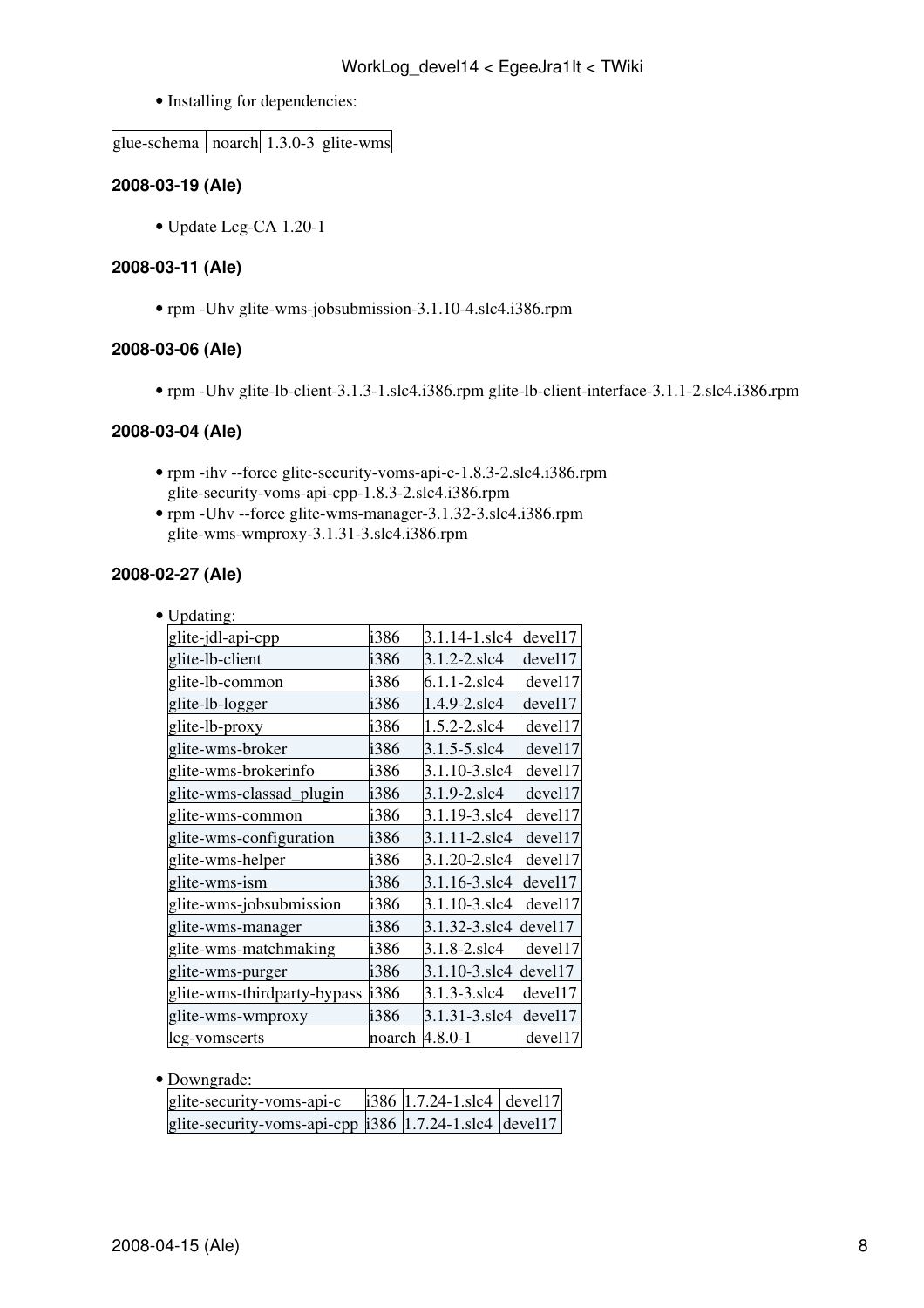# <span id="page-9-0"></span>**2008-02-02 (Ale)**

• Updating:

| glite-security-lcas-plugins-voms        | i386   | $1.3.4 - 4.$ slc4 devel17 |     |
|-----------------------------------------|--------|---------------------------|-----|
| glite-security-lcmaps                   | i386   | $1.4.3 - 2$ .slc4 devel17 |     |
| glite-security-lcmaps-plugins-voms i386 |        | $1.3.7 - 4$ slc4 devel 17 |     |
| glite-security-voms-api-c               | i386   | $1.8.2 - 1$ slc4 devel 17 |     |
| glite-security-voms-api-cpp             | i386   | $1.8.2 - 1$ slc4 devel 17 |     |
| leg <sub>CA</sub>                       | noarch | $1.19 - 1$                | CA) |

# <span id="page-9-1"></span>**2008-01-23 (Ale)**

- Updating:
	- glite-security-voms i386 1.8.2-1.slc4 devel17

### <span id="page-9-2"></span>**2008-01-21 (Ale)**

- Update this rpm (using repository on devel17) with an important fix for handling undefined event expiration that may cause loosing LB events:
	- $\triangleq$  glite-lb-logger (1.4.9-1.slc4)

# <span id="page-9-3"></span>**2008-01-15 (Ale)**

- Update these rpms (using repository on devel17):
	- ♦ glite-ce-cream-client-api-c (1.7.16-0.slc4)
	- $\triangleq$  glite-ce-monitor-client-api-c (1.7.15-0.slc4)
	- $\bullet$  glite-jdl-api-cpp (3.1.13-1.slc4)
	- $\triangle$  glite-lb-client (3.1.2-1.slc4)
	- $\bullet$  glite-lb-client-interface  $(3.1.1-1.\text{slc4})$
	- $\triangle$  glite-lb-common (6.1.1-1.slc4)
	- $\triangle$  glite-lb-logger (1.4.8-1.slc4)
	- $\triangle$  glite-lb-proxy (1.5.2-1.slc4)
	- $\bullet$  glite-security-lcmaps (1.4.3-1.slc4)
	- ♦ glite-security-proxyrenewal (1.3.5-1.slc4)
	- $\triangle$  glite-security-voms (1.8.1-1.slc4)
	- $\triangle$  glite-security-voms-api-cpp  $(1.8.1-1.\text{slc4})$
	- $\bullet$  glite-wms-checkpointing (3.1.2-4.slc4)
	- $\bullet$  glite-wms-common (3.1.18-1.slc4)
	- $\triangle$  glite-wms-helper (3.1.20-1.slc4)
	- $\triangle$  glite-wms-interactive (3.1.6-1.slc4)
	- $\bullet$  glite-wms-purger (3.1.10-1.slc4)
	- ♦ glite-wms-thirdparty-bypass (3.1.3-1.slc4)
	- $\bullet$  glite-wms-wmproxy (3.1.30-5.slc4)
	- $\bullet$  glite-security-voms-api-c  $(1.8.1-1.\text{slc4})$
	- $\triangleq$  glite-security-lcas-plugins-voms (1.3.4-3.slc4)
	- ♦ glite-security-lcmaps-plugins-voms (1.3.7-3.slc4)
	- $\triangleleft$  glite-wms-ice (3.1.25-2.slc4)

### <span id="page-9-4"></span>**2007-11-09 (Ale)**

• Install a new version of wms-manager to test "recovery"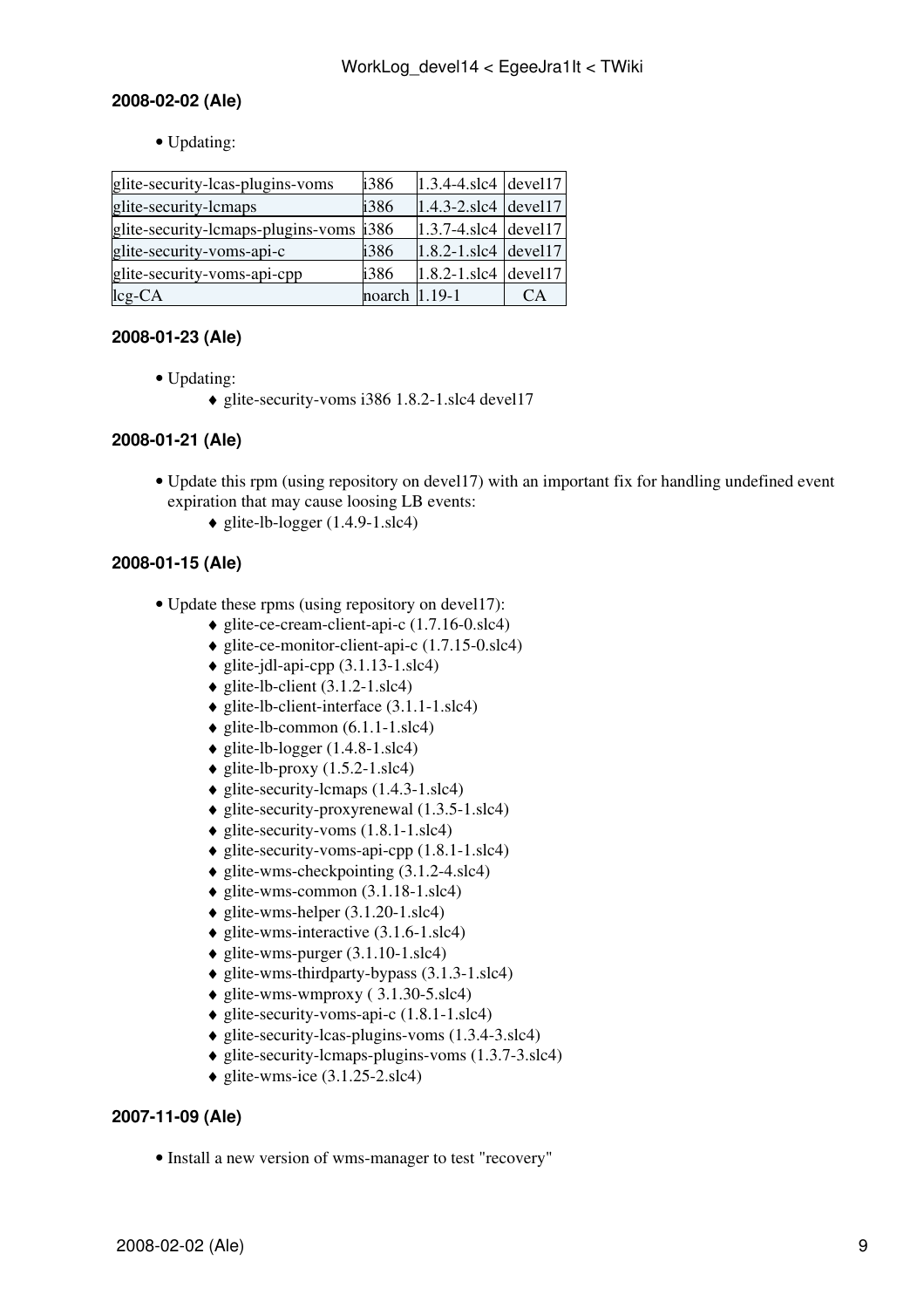### <span id="page-10-0"></span>**2007-11-08 (Ale)**

- Update voms:
	- $\triangleq$  glite-security-voms-api-cpp-1.7.24-1.slc4
	- $\bullet$  glite-security-voms-api-c-1.7.24-1.slc4

### <span id="page-10-1"></span>**2007-11-06 (Ale)**

• Starting testing of ice

#### <span id="page-10-2"></span>**2007-10-23 (Ale)**

- Installed google-perftools-0.93-1.i386.rpm google-perftools-devel-0.93-1.i386.rpm to decrease the wm's use of memory (from 1.3Gb to 300Mb!)
	- ♦ Restart the wm setting LD\_PRELOAD="/usr/lib/libtcmalloc\_minimal.so"

### <span id="page-10-3"></span>**2007-10-19 (Ale)**

• Installed glite-wms-wmproxy-3.1.30-3.slc4-LIBTAR-STATIC.i386.rpm to test new fixes about the use of the static libtar lib

### <span id="page-10-4"></span>**2007-10-18 (Ale)**

- Update these rpms:
	- glite-security-gsoap-plugin-1.5.2-1.slc4.i386.rpm (to fix the problem "LB[Proxy] Error: ♦ Connection timed out" seen on 08 October)
	- glite-wms-manager-3.1.30-1.slc4.i386.rpm (compiled by giaco to fix a problem with ♦ dependencies: ldap)
	- $\triangle$  lcg-CA-1.17-1 (and all the CA  $^*$ )

#### <span id="page-10-5"></span>**2007-10-15 (Ale)**

#### <span id="page-10-6"></span>**Installing ICE**

- rpm -ihv **db-4.2.52-1.slc4.i386.rpm**
- rpm -ihv **log4cpp-0.3.4b-1.slc4.i386.rpm**
- rpm -ihv **glite-ce-cream-client-api-c-1.7.15-1.slc4.i386.rpm**
- rpm -ihv **glite-ce-monitor-client-api-c-1.7.14-1.slc4.i386.rpm**
- update boost to version: boost-1.32.0-6.rhel4
- rpm -ihv **glite-wms-ice-3.1.24-1.slc4.i386.rpm**
- add to file /opt/glite/etc/profile.d/grid-env.sh this line:
	- ♦ gridpath\_append "LD\_LIBRARY\_PATH" "/opt/log4cpp/lib/"
- source /opt/glite/etc/profile.d/grid-env.sh and then start ice:
	- ♦ /opt/glite/etc/init.d/glite-wms-ice start

### <span id="page-10-7"></span>**2007-10-12 (Ale)**

- Updated these rpms from glite-wms\_R\_3\_1\_82 (build locally by giaco)
	- $\bullet$  glite-wms-helper-3.1.17-5.slc4.i386.rpm
	- $\triangleleft$  glite-wms-ism-3.1.15-2.slc4.i386.rpm
	- ♦ glite-wms-purger-3.1.8-3.slc4.i386.rpm
	- ♦ glite-wms-manager-3.1.30-1.slc4.i386.rpm (compiled by salvo to test wm recovery)
	- ♦ glite-wms-wmproxy-3.1.29-1.slc4.i386.rpm (compiled by maraska to fix some bugs)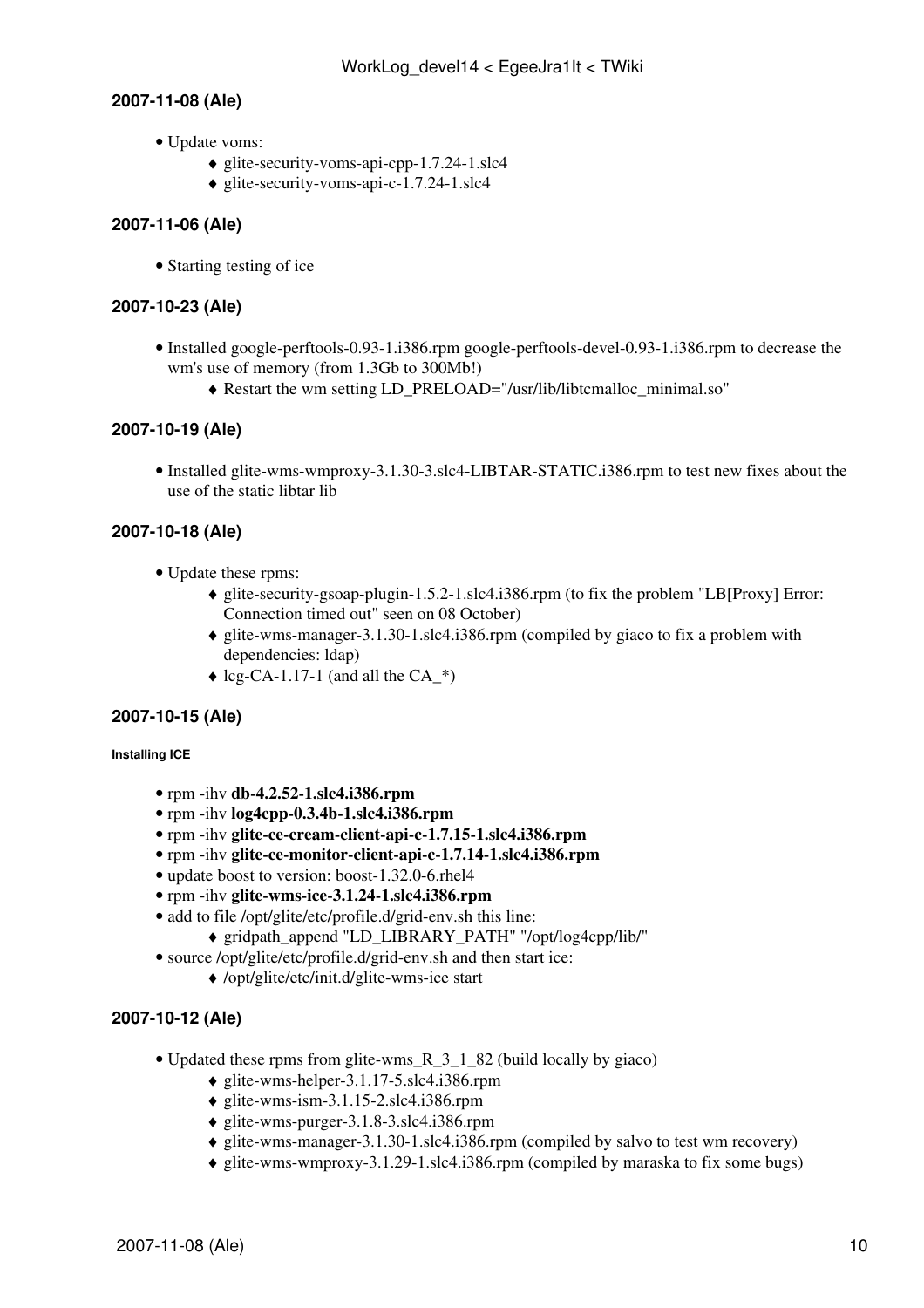To enable recovery set this parameter **EnableRecovery = true;** on *glite\_wms.conf* • ([WorkloadManager](https://wiki-igi.cnaf.infn.it/twiki/bin/edit/EgeeJra1It/WorkloadManager?topicparent=EgeeJra1It.WorkLog_devel14;nowysiwyg=0) section)

### <span id="page-11-0"></span>**2007-10-10 (Ale)**

• Removed the line *export http\_proxy=myproxy.my.domain* from /opt/glite/libexec/fetch-crl.sh

In the site-info.def file this variable SITE\_HTTP\_PROXY="myproxy.my.domain" is set, if not used please comment it. (This MUST be the default, but....)

#### <span id="page-11-1"></span>**2007-10-08 (Ale)**

• 30% of jobs fail due to this problem:

```
Status Reason: LBProxy is enabled
Unable to query LB and LBProxy
edg_wll_QueryEvents[Proxy]
Exit code: 110
LB[Proxy] Error: Connection timed out
(edg_wll_gss_connect())
```
The jobs stay in the waiting state forever and they can be "resubmitted" through the command: **glite-wms-job-submit --start \_jobid\_**

### <span id="page-11-2"></span>**2007-10-05 (Ale)**

- Found a bug on wmproxy: logging the Enqueued/OK events the "queue" parameter is not set
	- ♦ The symptom is: **Status Reason: cannot retrieve jdl**
	- The real problem: *glite-lb-proxy[8426]: Message incomplete (Message incomplete, missing* ♦ *or empty field DG.ENQUEUED.QUEUE.)*

#### <span id="page-11-3"></span>**2007-10-04 (Ale)**

#### <span id="page-11-4"></span>**Configure jobdir**

- Set **jobdir** ad input method for workload-manager instead of *filelist*
	- Set these variables in the glite\_wms.conf file [\(WorkloadManager](https://wiki-igi.cnaf.infn.it/twiki/bin/edit/EgeeJra1It/WorkloadManager?topicparent=EgeeJra1It.WorkLog_devel14;nowysiwyg=0) section) ♦
		- $\Diamond$  [DispatcherType](https://wiki-igi.cnaf.infn.it/twiki/bin/edit/EgeeJra1It/DispatcherType?topicparent=EgeeJra1It.WorkLog_devel14;nowysiwyg=0) = "jobdir":
		- ◊ Input = "\${GLITE\_LOCATION\_VAR}/workload\_manager/jobdir";
	- Create these directories and then give the ownership to glite.glite ♦
		- ◊ /var/glite/workload\_manager/jobdir/new/
		- ◊ /var/glite/workload\_manager/jobdir/old/
		- ◊ /var/glite/workload\_manager/jobdir/tmp/
	- ♦ Restart the services

#### <span id="page-11-5"></span>**2007-10-03 (Ale)**

#### <span id="page-11-6"></span>**Start to install a WMS 3.1**

• Use this repository: http://goldrake.cnaf.infn.it:8080/ibrido/etics-rpms 3\_1\_0\_slc4/RPMS.wms/

#### **Install yaim**

• wget

http://eticssoft.web.cern.ch/eticssoft/repository/org.glite/org.glite.yaim.core/4.0.0/noarch/glite-yaim-core-4.0.0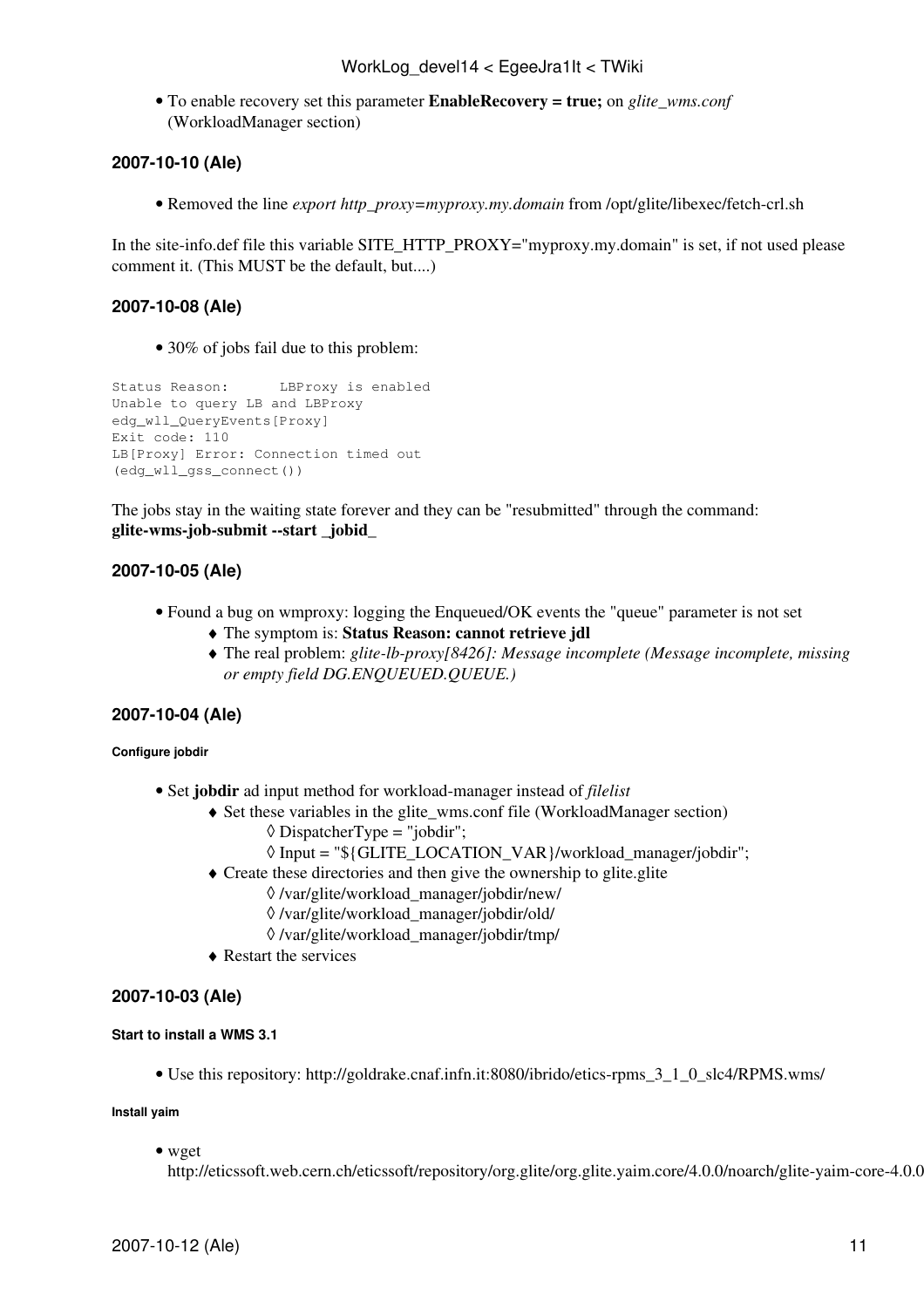#### • wget

http://eticssoft.web.cern.ch/eticssoft/repository/org.glite/org.glite.yaim.wms/4.0.0/noarch/glite-yaim-wms-4.0.

- rpm -ihv glite-yaim-core-4.0.0-14.noarch.rpm
- rpm -ihv glite-yaim-wms-4.0.0-1.noarch.rpm

#### **Configure yaim**

- Create site-info.def
- Create users.conf
- Create groups.conf

#### **Resolve dependencies**

- bdii needs:
	- ♦ yum install openldap-clients openldap-servers
	- yum install perl-libwww-perl ♦
		- ◊ perl-HTML-Parser
		- ◊ perl-HTML-Tagset
		- ◊ perl-URI
- edg-mkgridmap needs:
	- yum install perl-Crypt-SSLeay perl-DateManip perl-IO-Socket-SSL perl-LDAP ♦ perl-Net-SSLeay perl-Term-ReadKey perl-XML-DOM perl-XML-RegExp
		- ◊ perl-Convert-ASN1
		- ◊ perl-XML-NamespaceSupport
		- ◊ perl-XML-SAX
- mysql needs:
	- ♦ yum install perl-DBI perl-PlRPC perl-Net-Daemon
- glite-wms-manager needs:
	- ♦ rpm -ihv **vdt\_globus\_info\_essentials-VDT1.6.0x86\_rhas\_4-1.i386.rpm**
- condor needs:
	- ♦ yum install compat-libstdc++-33
- **gridsite-apache** (not present in the repository, why?) needs: ♦ yum install curl libidn

#### **Install**

• /opt/glite/yaim/bin/yaim -i -s site-info.def -m glite-WMS

#### **Post Install**

• Copy hostcert.pem hostkey.pem under /etc/grid-security/

#### **Resolve dependencies (these are not required by rpm but are necessary)**

- Needs to configure edg-mkgridmap.pl (Patch [#1403](https://savannah.cern.ch/patch/?1403))
	- ♦ yum install *perl-XML-Parser*
- Needs to configure globus
	- ♦ rpm -ihv **gpt-VDT1.6.0x86\_rhas\_4-1.i386.rpm**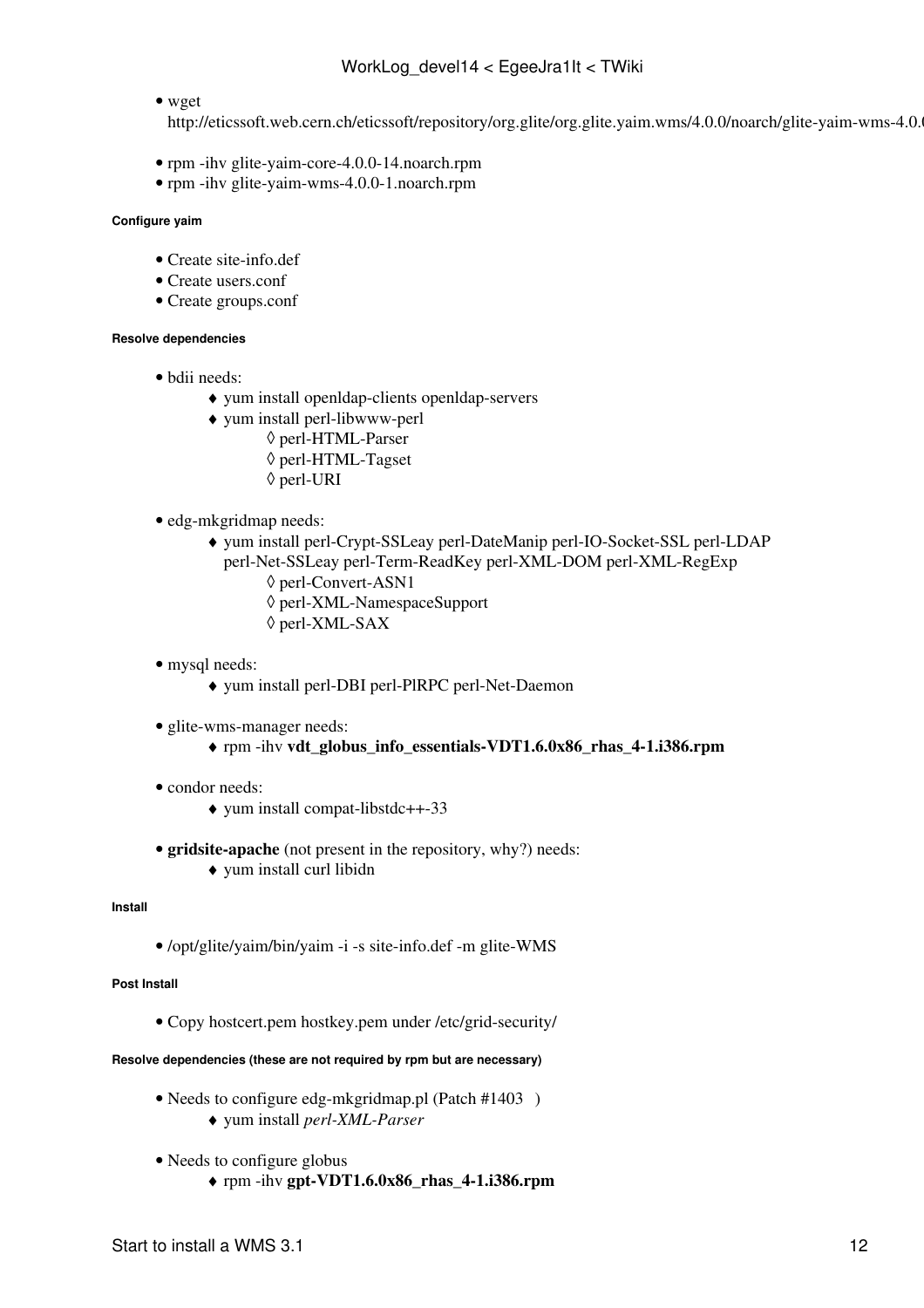- Needs by lbproxy
	- yum install *mysql-server* ♦ ◊ perl-DBD-MySQL
- Needs by wmproxy
	- yum install *httpd* ♦
		- ◊ apr
		- ◊ apr-util
		- ◊ httpd-suexec
	- yum install *mod\_ssl* ♦
		- ◊ distcache
	- ♦ rpm -ihv **glite-security-lcmaps-plugins-voms-1.3.7-3.slc4.i386.rpm**
- needs by condor (gahp)
	- ♦ rpm -ihv **condor-lcg-1.1.0-1.i386.rpm**
- Needs by configuration script
	- ♦ rpm -ihv **glite-lb-logger** (Why do you not install it?)

#### **Bugs Fixes**

- Remove from file /opt/glite/yaim/node-info.d/glite-wms the line:
	- ♦ config\_gip\_service (why do you configure a GIP on a WMS?)
- Fix line 41 of /opt/glite/yaim/functions/config\_glite\_lbproxy
	- ♦ /etc/init.d/mysqld start
- To start correctly workload-manager add to file /opt/glite/yaim/functions/config\_glite\_wms (it needs liblog4cxx.so.9.0.0)
	- ♦ yaimgridpath\_append LD\_LIBRARY\_PATH /usr/local/lib
- To run correctly wmproxy add to file /opt/glite/yaim/functions/config\_glite\_wms (for libfcgi\* and libtar)
	- ♦ yaimgridpath\_append LD\_LIBRARY\_PATH /opt/fcgi/lib
	- ♦ yaimgridpath\_append LD\_LIBRARY\_PATH /opt/libtar/lib

#### **Configure**

• /opt/glite/yaim/bin/yaim -c -s site-info.def -n WMS

#### **Post Configure**

- Install voms certificate:
	- ♦ rpm -ihv **lcg-vomscerts-4.6.0-1.noarch.rpm**

#### **NOTE**

- /opt/glite/bin/glite-lb-interlogd doesn't exit with a "/opt/glite/etc/init.d/glite-lb-locallogger stop" you need "Kill -9"
- you need to configure LBServer = {"devell5.cnaf.infn.it:9000"}; on glite wms.conf
- /opt/glite/bin/glite\_wms\_wmproxy\_dirmanager is bugged due to libtar link (Bug under investigation by Maraska) use [this one](https://wiki-igi.cnaf.infn.it/twiki/pub/EgeeJra1It/WorkLog_devel14/glite_wms_wmproxy_dirmanager)
- chmod 4555 /opt/glite/bin/glite\_wms\_wmproxy\_dirmanager (Bug under investigation by Maraska)
- use the correct [glite-wms-purger.cron](https://wiki-igi.cnaf.infn.it/twiki/pub/EgeeJra1It/WorkLog_devel14/glite-wms-purger.cron) script
- set the right value [HostProxyFile](https://wiki-igi.cnaf.infn.it/twiki/bin/edit/EgeeJra1It/HostProxyFile?topicparent=EgeeJra1It.WorkLog_devel14;nowysiwyg=0) = "\${GLITE\_LOCATION\_VAR}/wms.proxy"; on glite\_wms.conf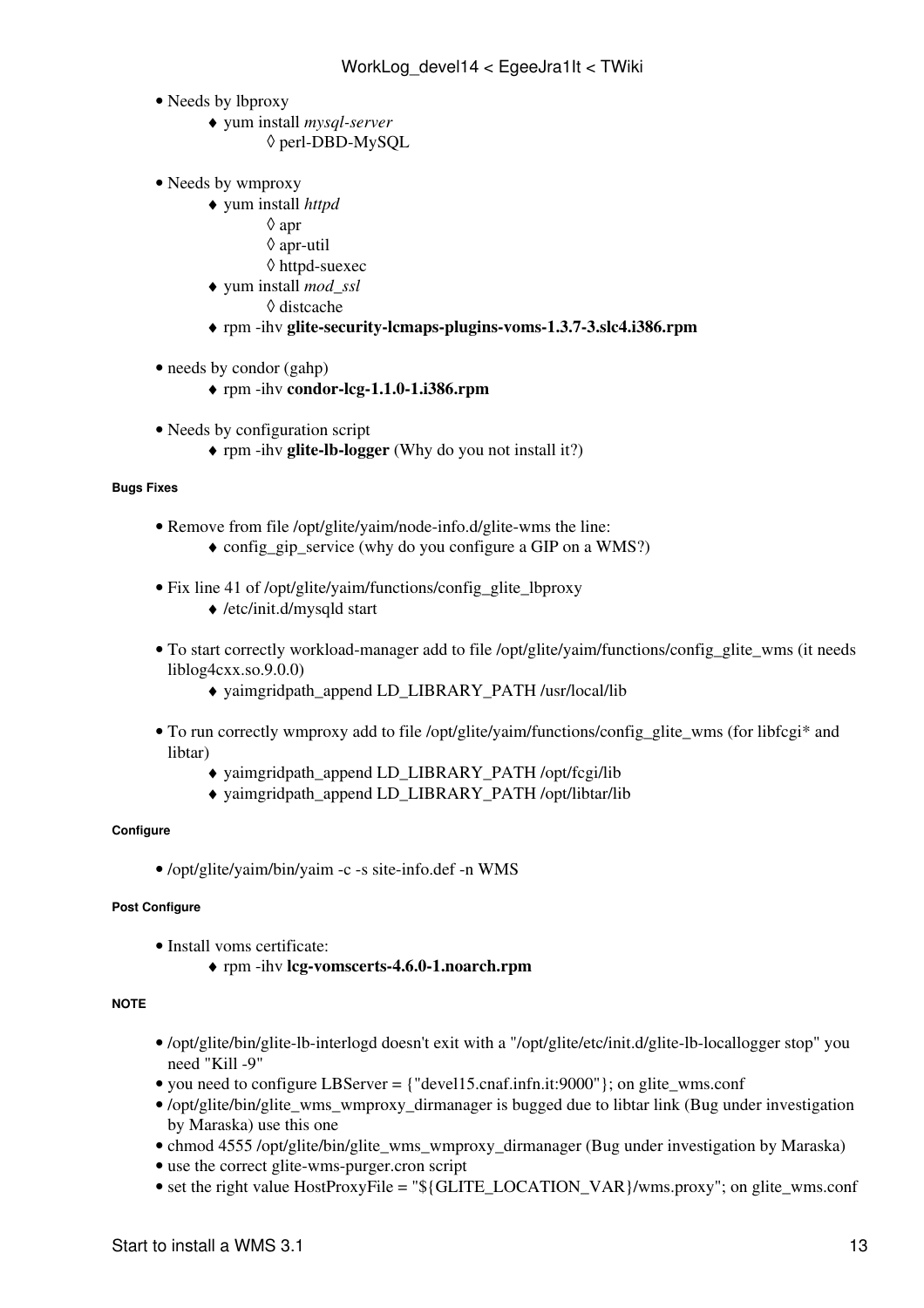- install rpm -ihv lcg-expiregridmapdir-2.0.0-1.noarch.rpm and fix lcg-expiregridmapdir cron job (with the correct path)
- install [glite-wms-wmproxy-logrotate.cron](https://wiki-igi.cnaf.infn.it/twiki/pub/EgeeJra1It/WorkLog_devel14/glite-wms-wmproxy-logrotate.cron) and set its conf file (/opt/glite/etc/wmproxy\_logrotate.conf)
- add [MaxOutputSandboxSize](https://wiki-igi.cnaf.infn.it/twiki/bin/edit/EgeeJra1It/MaxOutputSandboxSize?topicparent=EgeeJra1It.WorkLog_devel14;nowysiwyg=0) = -1; to glite wms.conf (see bug [#27215](https://savannah.cern.ch/bugs/index.php?27215) )
- create /opt/glite/etc/vomses files
- add this line to file /opt/glite/etc/profile.d/grid-env.sh
	- ♦ gridenv\_set "MYPROXY\_TCP\_PORT\_RANGE" "20000,25000"

#### **Installing the new gridftp server (vdt1.6)**

- Install these rpms:
	- $\blacklozenge$  vdt globus data server-VDT1.6.0x86 rhas 4-3.i386.rpm
	- ♦ glite-security-lcas-lcmaps-gt4-interface-0.0.13-2.slc4.i386.rpm
	- ♦ glite-security-lcas-1.3.7-1.slc4.i386.rpm
	- ♦ glite-security-lcas-plugins-voms-1.3.4-3.slc4.i386.rpm
	- ♦ glite-security-lcas-interface-1.3.6-2.slc4.i386.rpm
	- ♦ glite-security-lcas-plugins-basic-1.3.2-2.slc4.i386.rpm
- Remove edg-mkgridmap from the cron.d dir
- Add the proper VO entry in the /etc/grid-security/grid-mapfile: [e.g.](https://wiki-igi.cnaf.infn.it/twiki/pub/EgeeJra1It/WorkLog_devel14/grid-mapfile)
- Add the proper VO entry in the /etc/grid-security/groupmapfile: [e.g.](https://wiki-igi.cnaf.infn.it/twiki/pub/EgeeJra1It/WorkLog_devel14/groupmapfile)
- Configure the gridftp server:
	- ♦ Run /opt/glite/sbin/gt4-interface-install.sh install (it creates /etc/grid-security/gsi-authz.conf)
	- ♦ Touch the file /opt/glite/etc/lcas/ban\_users.db
	- ♦ Create the file /opt/glite/etc/lcas/lcas.db: [e.g.](https://twiki.cnaf.infn.it/cgi-bin/twiki/viewfile/EgeeJra1It/WorkLog_devel14?rev=1;filename=lcas.db)
	- ♦ Create the file /opt/glite/etc/lcmaps/lcmaps.db.gridftp: [e.g.](https://wiki-igi.cnaf.infn.it/twiki/pub/EgeeJra1It/WorkLog_devel14/lcmaps.db.gridftp)
- To start the service:
	- ♦ export LCMAPS\_DB\_FILE=/opt/glite/etc/lcmaps/lcmaps.db.gridftp
	- ♦ /opt/globus/sbin/globus-gridftp-server -p 2811 -l /var/log/gridftp.log -S

#### **Remove old gridftp service**

- rpm -e --nodeps glite-wms-thirdparty-globus\_gridftp\_server
- rpm -e --nodeps edg-mkgridmap
- rpm -e perl-Crypt-SSLeay perl-DateManip perl-IO-Socket-SSL perl-LDAP perl-Net-SSLeay perl-Term-ReadKey perl-XML-DOM perl-XML-RegExp
- rpm -e perl-Convert-ASN1 perl-XML-NamespaceSupport perl-XML-SAX

#### -- [AlessioGianelle](https://wiki-igi.cnaf.infn.it/twiki/bin/view/Main/AlessioGianelle) - 03 Oct 2007

- [yum\\_install\\_WMS\\_log](https://wiki-igi.cnaf.infn.it/twiki/pub/EgeeJra1It/WorkLog_devel14/yum_install_WMS_log): wms\_install\_log
- [site-info.def:](https://wiki-igi.cnaf.infn.it/twiki/pub/EgeeJra1It/WorkLog_devel14/site-info.def) wms siteinfo file
- [users.conf:](https://wiki-igi.cnaf.infn.it/twiki/pub/EgeeJra1It/WorkLog_devel14/users.conf) users.conf
- [groups.conf](https://wiki-igi.cnaf.infn.it/twiki/pub/EgeeJra1It/WorkLog_devel14/groups.conf): groups.conf
- [glite-wms](https://wiki-igi.cnaf.infn.it/twiki/pub/EgeeJra1It/WorkLog_devel14/glite-wms): glite-wms